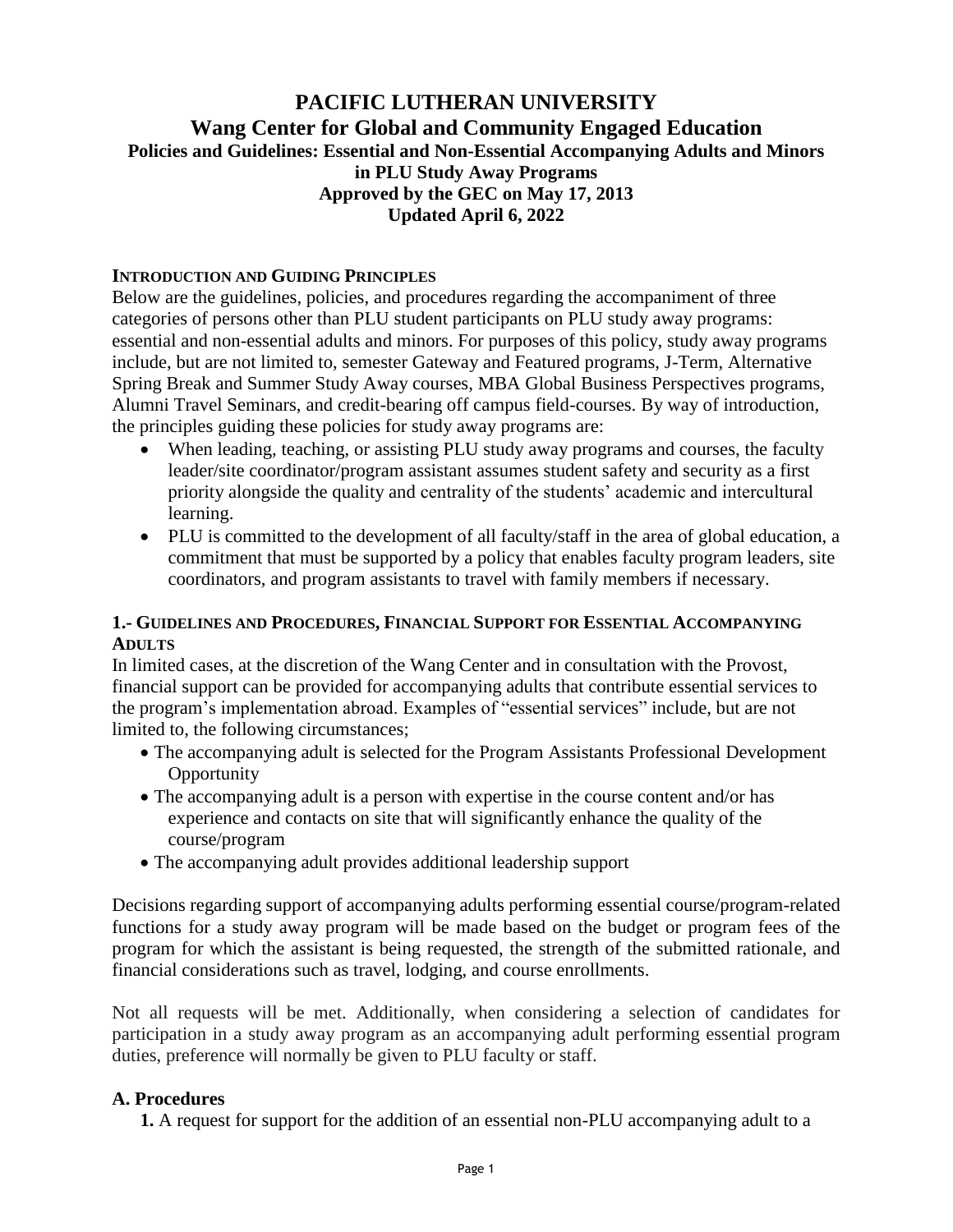study away program must be made in writing at least six months prior to the program start date to the Program Manager, Wang Center for Global and Community Engaged Education. The request must include the following:

- name(s),  $\alpha$ ge(s), relationship(s) of the accompanying adult and dates of their travel
- documentation of credentials of accompanying adult if relevant (e.g. a CV or Bio)
- rationale for providing support for other adult
- recommended compensation for the accompanying adult if that person will be contributing a significant academic component to the program
- back-up plan in the event that the accompanying person should require emergency medical attention
- back-up plan in the event that the accompanying person should withdraw from the program for any reason
- statement that outlines what travel arrangements, if any, the Wang Center will make for accompanying adult

**2.** The notification will be reviewed by the Wang Center Executive Director and program administrators as appropriate for consideration of liability implications. Final written approval will be sent out between three and five months prior to the program start date. **3.** Subsequent to approval, a Service Contract will be drawn up and must be signed by the accompanying adult performing essential services by no later than two months prior to the study away program in which he or she will be participating.

**4.** The program leader/site coordinator/program assistant must demonstrate that all accompanying persons have adequate domestic and international (if applicable) health insurance (medical expenses and evacuation and repatriation) coverage during off-campus travel.

**5.** For essential accompanying adults who hold Service Contracts with the Wang Center, a complete background check must be provided before contract is finalized. Essential accompanying adults who do not complete a background check should not spend time oneto-one with students.

**6.** Essential accompanying adults must sign PLU's Statement of Responsibility and Authorization Release form.

## **2.- GUIDELINES AND PROCEDURES FOR NON-ESSENTIAL ACCOMPANYING ADULTS**

An adult may accompany the program leader/site coordinator/program assistant of a study away program for the duration of the program or a significant portion of the program as long as it does not interfere with the leader's duties to the program and students. For minors accompanying the program leader/site coordinator/program assistant, please see guidelines and procedures in Section 3.

## **A. Procedures**

**1.** If planning to travel with accompanying person(s) in a study away program, by at least six months prior to the program start date, a program leader must provide written notification to the Program Manager. The notification must include the following:

- name(s), age(s), relationship(s) of the accompanying persons and dates of their travel
- description of steps that will be taken to ensure that accompanying persons will not disrupt the academic and intercultural experience of PLU students enrolled in the study away program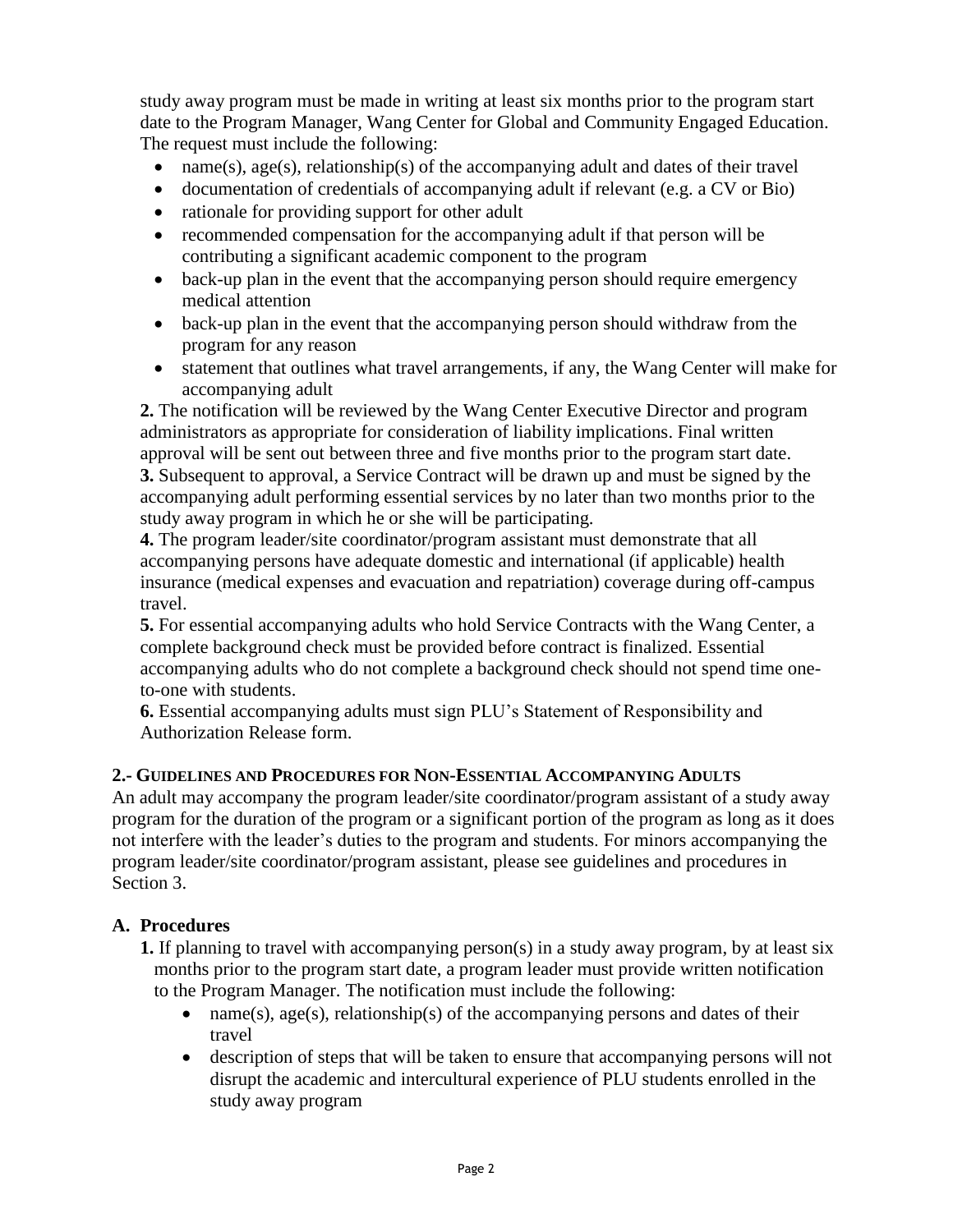- back-up plan in the event that the accompanying person should require emergency medical attention
- **2.** The notification will be reviewed by the Wang Center Executive Director and program administrators as appropriate for consideration of liability implications. Final written approval will be sent out between three and five months prior to the program start date.

# **B. Financial Obligations, Pre-Travel, Insurance, and Other Arrangements**

- 1. All travel arrangements, accommodations, and any other associated expenses are the sole responsibility of the faculty leader/site coordinator/program assistant and their non-essential accompanying adult. This includes any expenses incurred during a crisis situation. The Wang Center will not make arrangements or payments on behalf of a non-essential accompanying adult, but can provide limited information pertaining to itineraries and logistics.
- 2. Program funds may not be used to pay for accompanying persons. This information must be made transparent for all those involved in the program, especially the students, so there is no misunderstanding that student fees are subsidizing nonparticipants. The only exception to this rule are PLU Gateway Semester Program Site-Directors, who may utilize their travel allowance to pay for accompanying person's travel. For more information on Gateway Program Semester Site-Director Travel Allowances, see Supplemental Appointment Statement provided to and signed by the Gateway Site Director.
- 3. Unless there is a per-person cost for accommodations, accompanying persons may share the program leader's/site coordinator's/program assistant's accommodation. Responsibility of costs of additional rooms and other per person costs rests with the program leader/site coordinator/program assistant.
- 4. Accompanying persons are not permitted to share accommodations with students.
- 5. Program leaders/site coordinators/program assistants are responsible for obtaining passports and visas for all non-essential accompanying persons.
- 6. The program leader must demonstrate that all accompanying persons have adequate domestic health insurance (medical expenses and evacuation and repatriation) coverage during off-campus travel.

## **C. Expectations**

1. The non-essential accompanying adult must complete a background check if they will be present for more than one week. Please have the background check sent to the Program Manager.

Non-essential accompanying adults who do not complete a background check should not spend time one-to-one with students.

- 2. The non-essential accompanying adult must sign PLU's Statement of Responsibility and Authorization Release form.
- 3. The non-essential accompanying adult shall not assume any responsibilities related to the academic program.
- 4. Participation of non-essential accompanying adults in program activities is at the discretion of the faculty leader/site coordinator/program assistant; however, consideration should be given first and foremost to the effect on the student experience. Costs for any program activities remain the sole responsibility of the non-essential accompanying adult.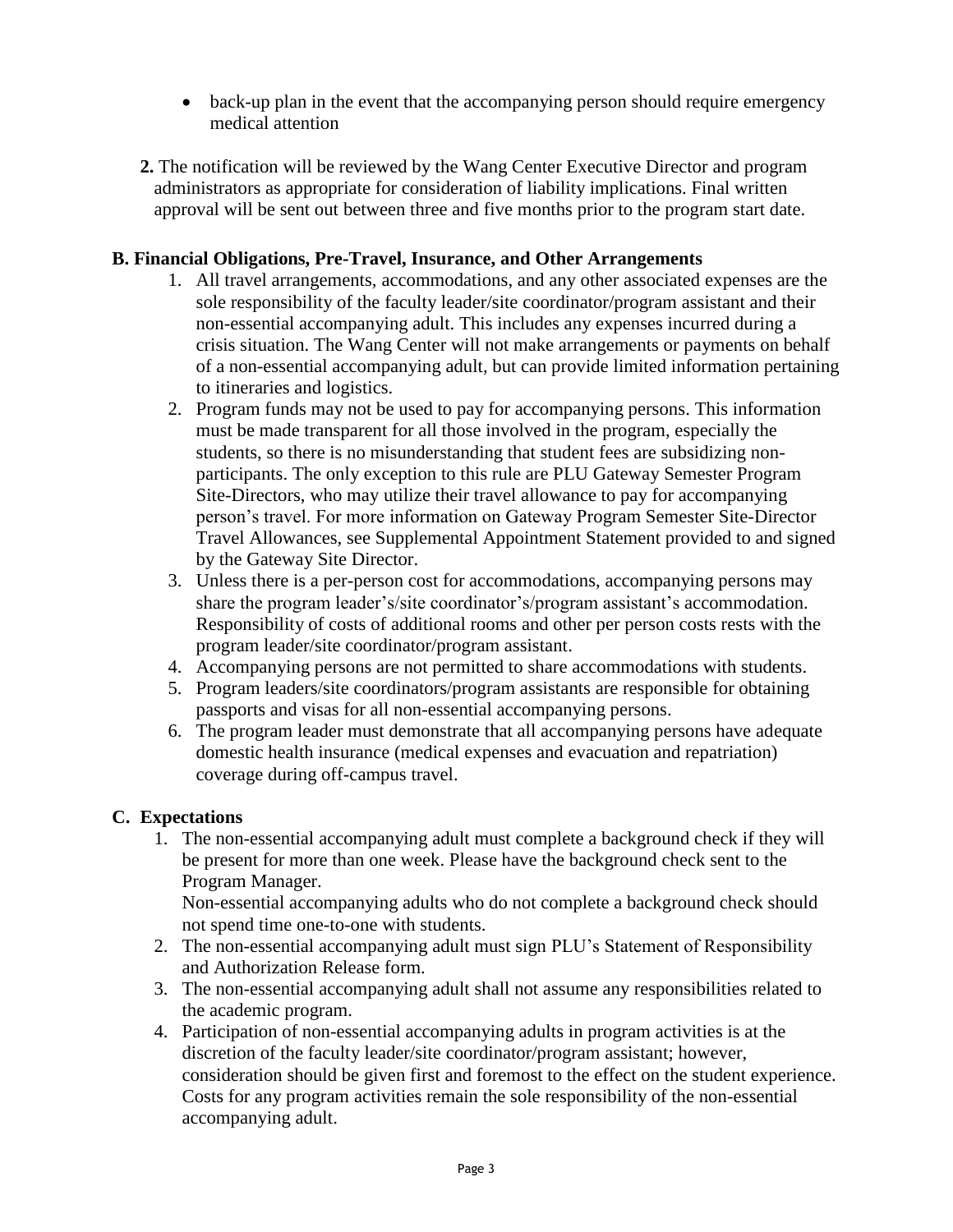#### **3.- GUIDELINES AND PROCEDURES FOR ACCOMPANYING MINOR DEPENDENTS**

A faculty leader's/site coordinator's/program assistant's children or legal dependents under the age of 18 may accompany the faculty leader/site coordinator/program assistant for the duration of the program or for a significant portion of the program as long as it does not interfere with the leader's duties to the program and students. As stated in the [PLU Minors on Campus Policy,](https://www.plu.edu/risk-services/minors-on-campus-policy/) faculty leaders/site coordinators/program assistants are expected to supervise their accompanying minor throughout the study away program. For children under 15, a second adult is required to care for the child(ren) and be available 24/7 should an emergency arise. Programs arranged with assistance from a third-party program provider may require additional policies or documentation.

### **A. Procedures**

- 1.If planning to travel with dependent minors on a study away program, by six months prior to the program start date, the program leader must provide written notification to the Program Manager. The notification must include the following:
	- name(s) and age(s) of the accompanying dependent minors and dates of their travel
	- description of steps that will be taken to ensure that accompanying dependent minors will not disrupt the academic and intercultural experience of PLU students enrolled in the study away program
	- a statement outlining back-up plans in the event of the following three scenarios: the program leader must respond to a program emergency, the program leader requires emergency medical attention, the minor requires emergency medical attention.
- 2.The notification will be reviewed by the Wang Center Executive Director and program administrators as appropriate for consideration of liability implications. Final written approval will be sent out between three and five months prior to the program start date.

### **B. Financial Obligations, Pre-Travel, Insurance, and Other Arrangements**

- 1. All travel arrangements, accommodations, and any other associated expenses for any dependent minors are the sole responsibility of the faculty leader/site coordinator/program assistant. This includes any expenses incurred during a crisis situation. The Wang Center will not make arrangements or payments on behalf of any accompanying dependent minor, but can provide limited information pertaining to itineraries and logistics.
- 2. Program funds may not be used to pay for accompanying dependent minors. This information must be made transparent for all those involved in the program, especially the students, so there is no misunderstanding that student fees are subsidizing nonparticipants. The only exception to this rule are PLU Gateway Semester Program Site Directors, who may utilize their travel allowance to pay for accompanying minor's travel. For more information on Gateway Program Semester Site Director Travel Allowances, see Supplemental Appointment Statement provided to and signed by the Gateway Site Director.
- 3. Unless there is a per-person cost for accommodations, accompanying dependent minors may share the program leader's accommodation. Responsibility of costs of additional rooms and other per person costs rests with the program leader.
- 4. Air, lodging and local transportation arrangements are made to accommodate the needs of the students and program leaders and not of accompanying dependent minors.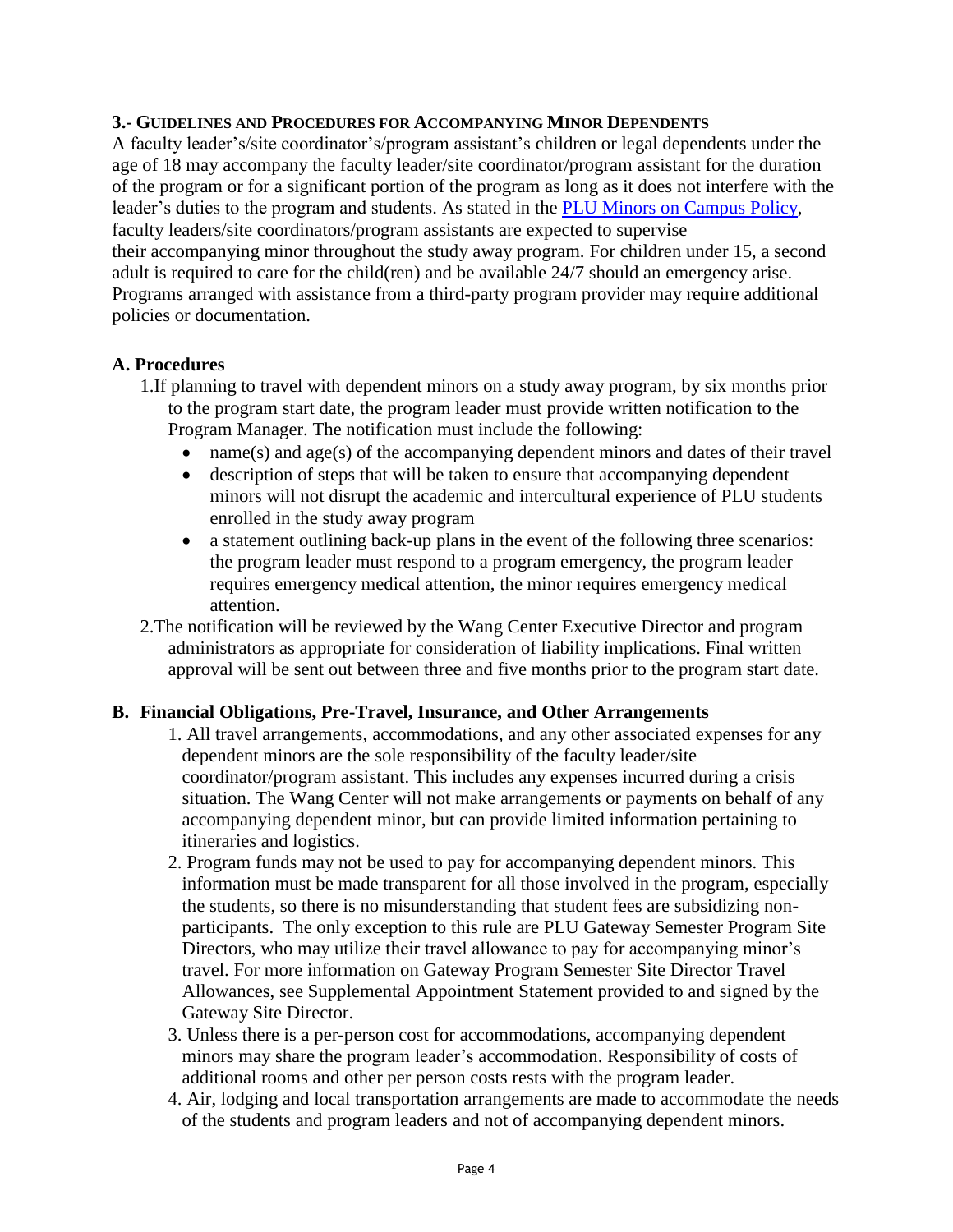5. Accompanying dependent minors are not permitted to share accommodations with students.

- 6. Program leaders are responsible for obtaining passports and visas for all accompanying dependent minors.
- 7. The program leader must demonstrate that all accompanying dependent minors have adequate domestic health insurance (medical expenses and evacuation and repatriation) coverage during off-campus travel.

# **C. Expectations**

- 1. The faculty leader/site coordinator/program assistant and accompanying dependent minor must sign PLU's Statement of Responsibility and Authorization Release form.
- 2. Participation of accompanying dependent minors in program activities is at the discretion of the faculty leader/site coordinator/program assistant; however, consideration should be given first and foremost to the effect on the student experience. Costs for any program activities remain the sole responsibility of the faculty leader/site coordinator/program assistant.
- 3. Hiring participating students for child-care purposes is not acceptable. Doing so creates a dual relationship between professor and student, with potential for conflict of interest.

### **4.- SUGGESTED GUIDELINES FOR FACULTY/SITE COORDINATORS /PROGRAM ASSISTANTS CONSIDERING TRAVEL WITH MINORS**

For children under 18, please consider a limited power of attorney when a second adult is not present.

The following additional suggested guidelines are borrowed from the *The Guide to Successful*  Short-term Programs Abroad 2<sup>nd</sup> Ed<sup>1</sup> co-edited by Sarah Spencer, Director of Study Abroad at the University of St. Thomas in Minnesota:

Previous program leaders offer the following guidelines and considerations. Before you invite accompanying minors on your study away program, as well as when you prepare for the program's departure, please give these guidelines consideration.

# **General Guidelines**

- Program leaders should use their best judgment regarding interaction between their students and accompanying adults and children. Careful consideration should be made about the different aspects of your course, such as classes, lecturers, site visits, group dinners and overnight excursions, and when interaction with your guests is appropriate and when it is not.
- If co-directing a program, consider the impact of accompanying minors on the other leader. Seek approval and consensus of expectations from your colleague before making a final determination. Also consult with in-country hosts (university, program provider, tour operator, etc.) if applicable.
- Accompanying minors should be adequately prepared for the program, just like your students. What can they expect regarding travel? What cultural resources are available? How will they prepare for a different language?
- If you have organized a group check-in at the airport, accompanying minors should check-in

 $\overline{a}$ <sup>1</sup> Spencer, Sarah E. and Tuma, Kathy, *The Guide to Successful Short-term Programs Abroad*, 2<sup>nd</sup> Ed., Washington, D.C.: NAFSA, 2007.